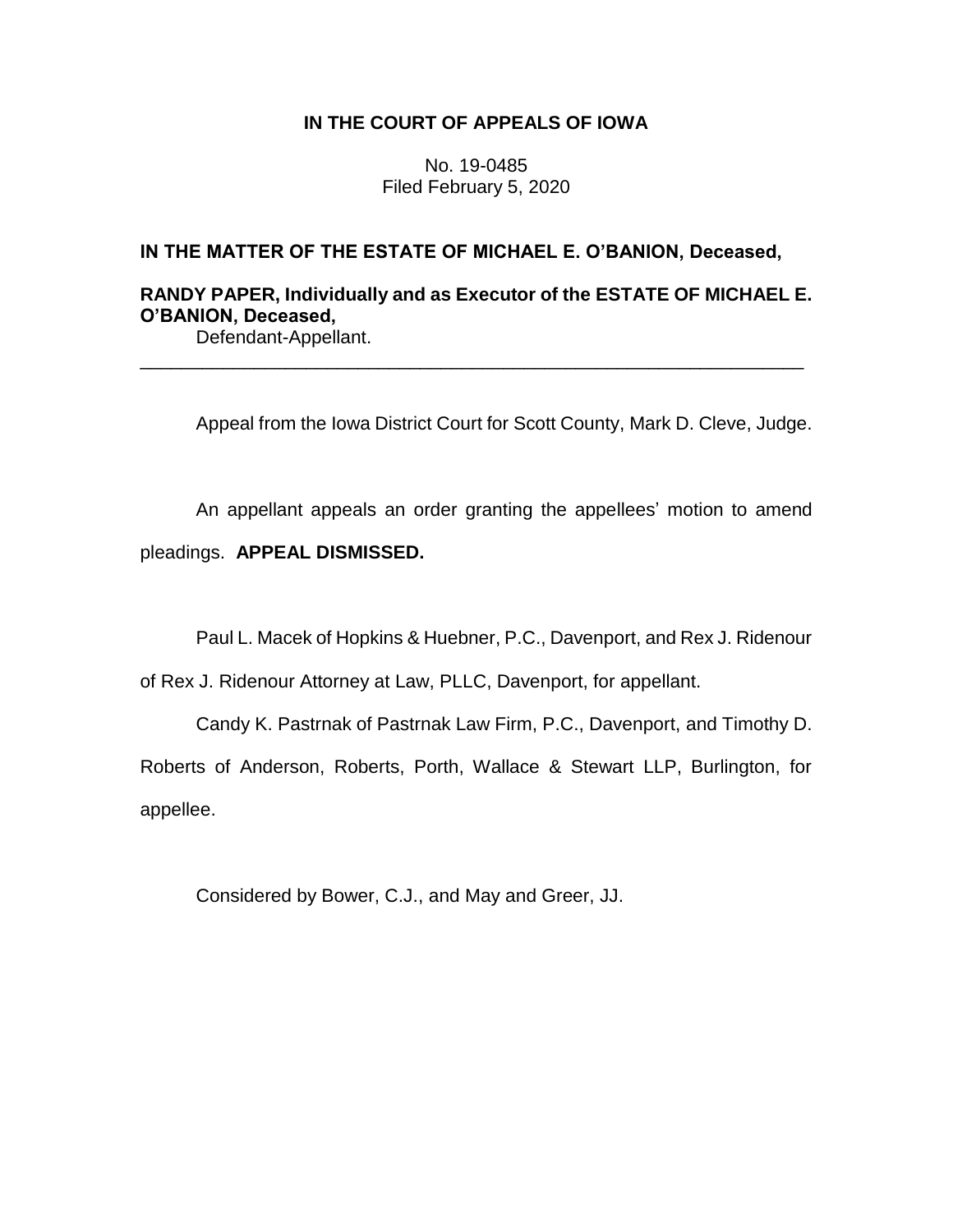**MAY, Judge.**

This case involves a will contest. Randy Paper appeals the probate court's grant of a motion to amend pleadings under Iowa Rule of Civil Procedure 1.402(4). The amendment added Paper as a necessary party.

As the appellees point out, however, the grant of a motion to amend "is procedural in nature, it does not dispose of the issue on the merits, and is not and should not be considered a 'final' ruling." Therefore, appellees suggest, this court may lack jurisdiction to hear this appeal. But Paper responds that, under Iowa Code section 633.36 (2019), "[o]rders in probate are final orders and appealable as a matter of right."

Generally, a party may appeal as of right—meaning, without a grant of permission—only from "final orders and judgments of the district court involving the merits or materially affecting the final decision." Iowa. R. App. P. 6.103(1). An order is "final" if it "conclusively adjudicates all of the rights of the parties." *Richers v. Marsh & McLennan Grp. Assocs*., 459 N.W.2d 478, 480 (Iowa 1990). A final order leaves the district court with "nothing more to do than execute that order." *See In re M & S Grading, Inc.*, 526 F.3d 363, 369 (8th Cir. 2008); *accord In re Marriage of Brown*, 776 N.W.2d 644, 648 (Iowa 2009) ("It must leave nothing more to be done in order to effectuate the court's disposition of the matter." (citation omitted)).

An order granting a motion to amend pleadings does not qualify as a final order. It does not end the litigation. If anything, it extends the litigation by adding new issues for the court to resolve. So we agree with appellee that the order at issue here was not a "final" order in any ordinary sense.

2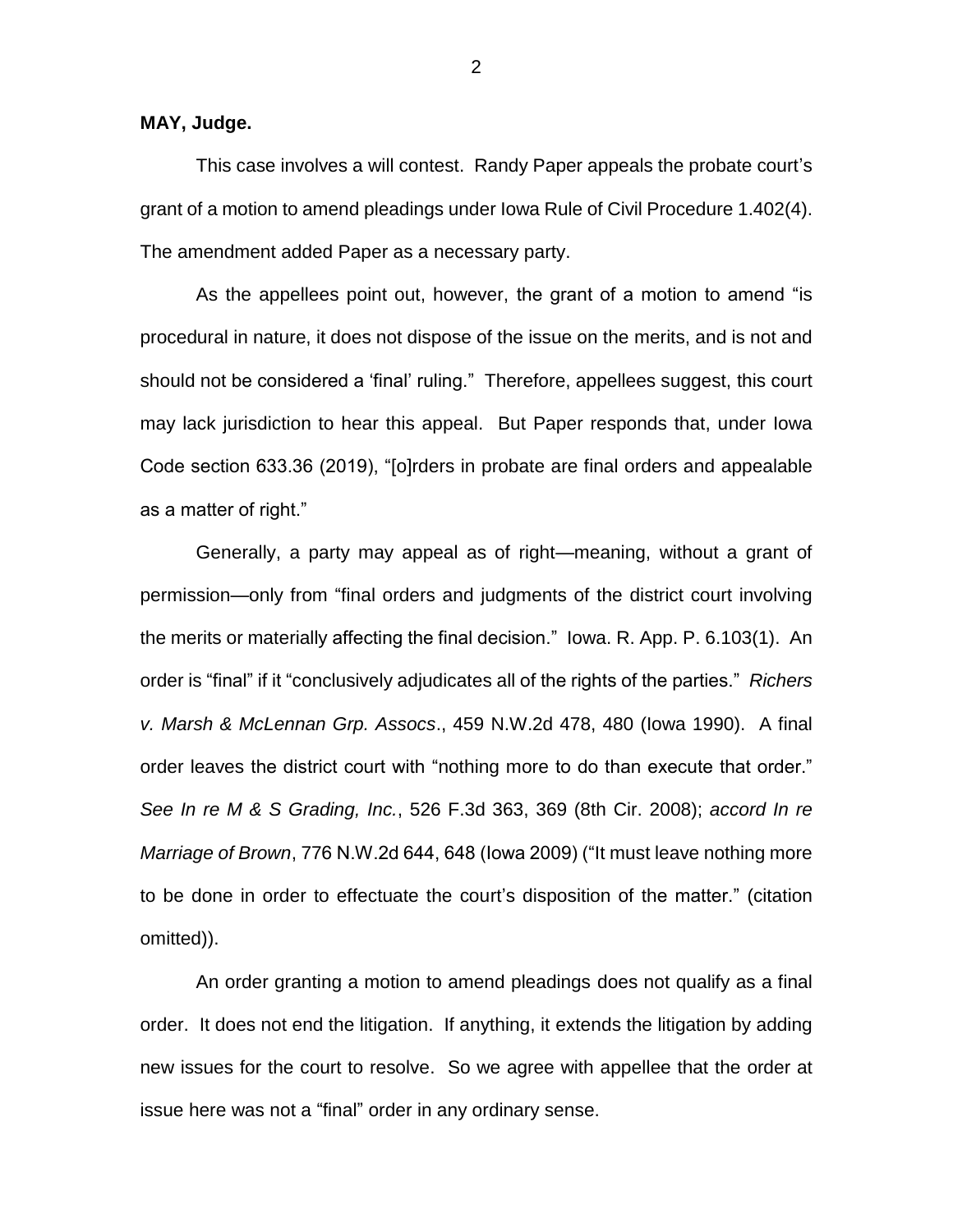As appellant notes, though, Iowa Code section 633.36 provides: "*All orders* and decrees of the court sitting in probate *are final* decrees as to the parties having notice and those who have appeared without notice." (Emphasis added.) If we were to apply section 633.36 "as it is written," we might well conclude the probate court's "order" granting leave to amend was "final" for purposes of appeal. *See Fishel v. Redenbaugh*, No. 18-1715, 2019 WL 6358430, at \*2 (Iowa Ct. App. Nov. 27, 2019) (explaining we are "constitutionally prohibited" from legislating; instead, "our duty" is to "accept the law as the legislative body enacts it"; therefore, "we apply each statute 'as it is written'").

"As an intermediate appellate court," though, "the Iowa Court of Appeals must follow the legal precedents of the Iowa Supreme Court." *State v. Jackson*, No. 12-1748, 2014 WL 69771, at \*1 (Iowa Ct. App. Jan. 9, 2014); *accord State v. Hastings*, 466 N.W.2d 697, 700 (Iowa Ct. App. 1990) ("We are not at liberty to overturn Iowa Supreme Court precedent."). And "our supreme court has held section 633.36 does not apply to 'all orders.'" *In re Kallmer*, No. 18-0177, 2019 WL 5067130, at \*3 (Iowa Ct. App. Oct. 9, 2019) (quoting *In re Estate of Troester*, 331 N.W.2d 123, 126 (Iowa 1983)). Specifically, in *Troester*, our supreme court "held section 633.36 does not apply to 'ordinary orders' that are 'normally found in' civil actions." *Id*. (citing *Troester*, 331 N.W.2d at 126).

Motions to amend pleadings are standard fare in civil litigation. Likewise, orders permitting amendments are "ordinary orders" that are "normally found in" civil actions. *See Troester*, 331 N.W.2d at 126. So, under *Troester*, the order at issue here is not a "final" order for purposes of appeal under section 633.36.

3